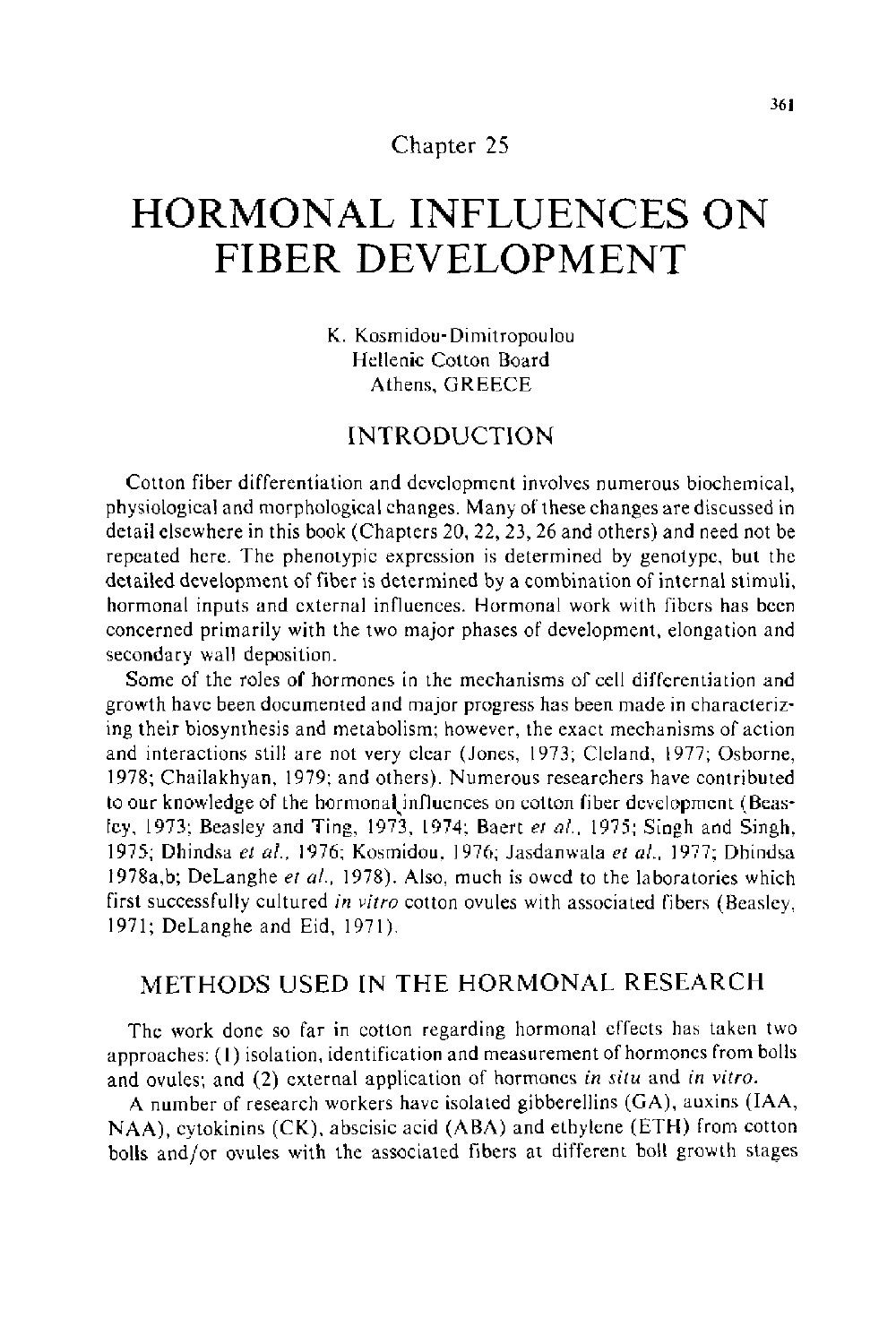(Carns, 1958; Addicott *et a!.,* 1964; Dale and Milford, 1965; Sandstedt, 1971; Bhardwaj and Dua, 1972; Davis and Addicott, 1972; DeLanghe and Verneulen, 1972; Lipe and Morgan, 1973; Shindy and Smith, 1975; Guinn *eta!.,* 1978; Rodgers, 1980, 1981 a,b,c; Guinn, 1976, 1977, 1982). In most cases, if not all, the research was aimed at purposes other than correlation with fiber development, and provided little information about hormonal evolution in fiber alone. This work was valuable in establishing correlations with plant/boll growth stages, environmental and physiological relations, etc. Also, it helped to a certain degree with the investigations of hormonal influences on fiber development by giving a picture of the fluctuations of hormones occurring in the ovule, the developing embryo and the fibers.

As far as external application of hormones is concerned, two approaches have been followed: (1) treatment of intact plant with hormones; and (2) hormones administered to organ cultures *in vitro.* 

Numerous investigations have been conducted to influence boll growth and consequently fiber quality by applying hormones and growth regulators exogenously to intact plants using a variety of techniques, e.g. spraying the whole plant, soaking the ovaries, or injecting hormones into the bolls (Bazanova, 1966; Bhardwaj and Sharma, 1971; Bhatt and Ramanujam, 1971; Bhatt *et a!.,* 1972; Zur *et a!.,* 1972; Yue-Quing *eta/.,* 1980a,b; Kosmidou, 1981). Although plants often respond differently to growth regulators in field tests than to trials in greenhouses or growth rooms (Morgan 1980), in most cases the final goal is the beneficial and practical use of plant growth regulators in cotton production. Extending the duration of fiber elongation or secondary wall thickening and promoting the translocation of photosynthates to the fruits might significantly improve either the total yield or quality of the fiber. There are certain limitations, though, in applicability of this kind of approach because of the complexity of the whole plant system and the difficulty to eliminate or distinguish the effect of other factors which influence fiber growth. Processes like pollination, pollen tube growth, ovule fertilization, embryo and endosperm growth affect, to some extent, the internal hormonal inputs as well as fiber initiation and/or growth. The external application of hormones changes the internal hormonal level and balance, which, combined with the other internal and external parameters, may lead to artifacts. Failure to obtain yield increases from field application of plant growth substances may also be due in part to the fact that the indeterminacy of cotton's flowering habit almost precludes that the hormone(s) would be available at the required site at the time the fiber might have been favorably responsive (Beasley *et a! ..*  1974). Consequently, information obtained from this kind of approach about the hormonal action on fiber growth is rather limited. Still, the mechanical prevention of flower pollination, and therefore ovule fertilization, which otherwise would cause boll shedding without externally applied hormones, does provide a suitable system for certain hormonal studies on fiber growth *in situ.* The appropriate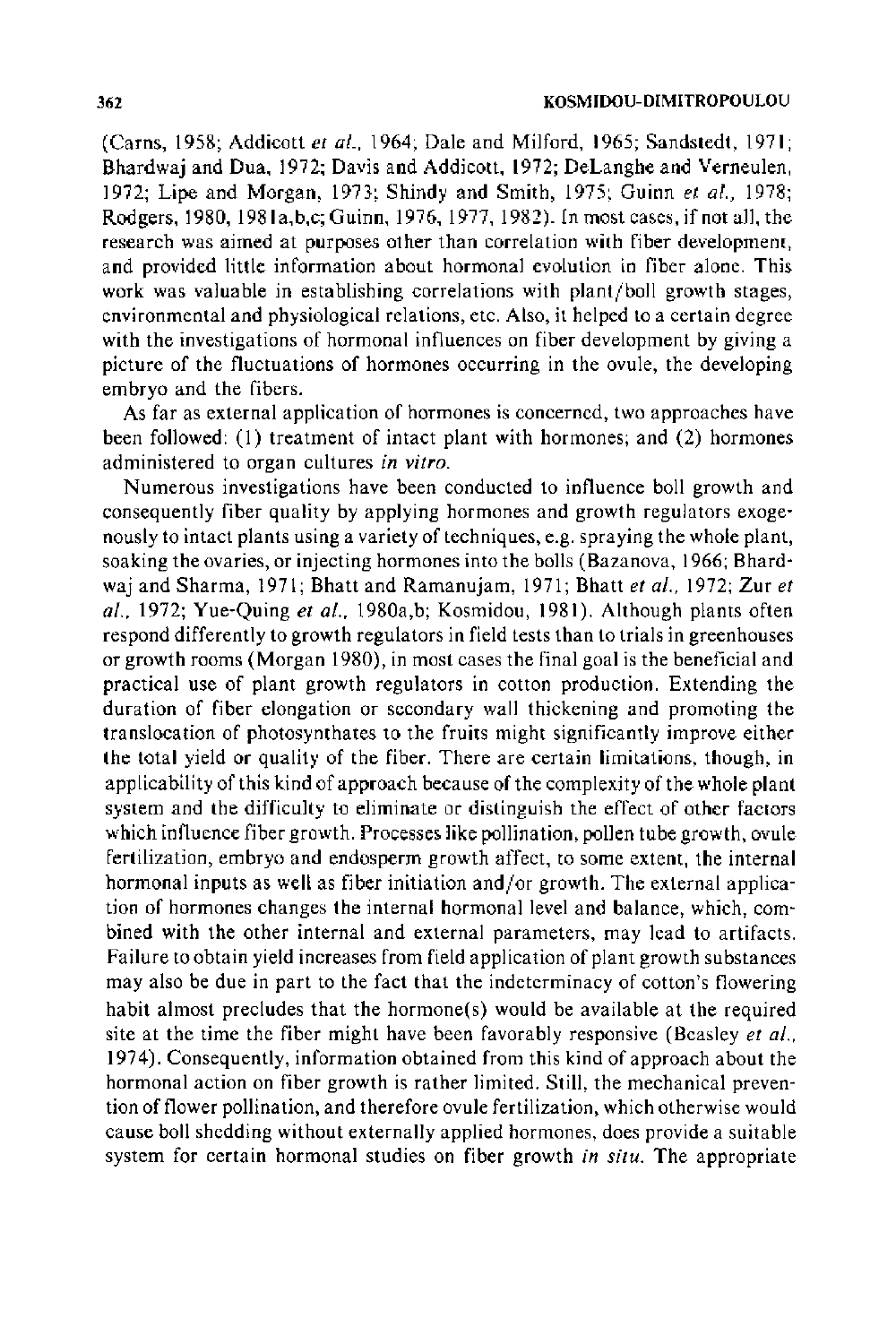application of growth regulators (0.1 ml  $\rm GA_3$  10  $^{\circ}$ M with or without 0.1 ml 2,4-D  $10<sup>3</sup>M$  per flower) after emasculation of the flower prevents shedding, and nearly normal boll and fiber growth occurs (Kosmidou, 1976).

The complexity due to plant participation in the *in situ* system is eliminated when isolated ovules and fibers are cultured *in vitro.* Recently a new technique has been developed in which polyethylene glycol could protect cellulose synthesis in detached cotton fibers (Carpita and Delmer, 1980). This technique may offer opportunities for hormonal studies even in detached fibers *in vitro.* The *in vitro*  environment can be controlled completely, the exogenous influences can be eliminated, the nutrient as well as other requirements can be fulfilled, and the influencing factors can be identified and manipulated. Moreover, the *in vitro* cultures are fairly homogenous and readily obtainable in quantity. The contribution of certain laboratories in establishing the basic procedures for plant material productionaseptic transfer, appropriate nutrient media, environmental factors, etc.--was significant (Joshi, 1960; Mauney, 1961; Beasley, 1971; DeLanghe and Eid, 1971). Especially important in fiber development were the contributions from Beasley's (1971) laboratory. Most of the information available today about the hormonal influences on fiber growth are due to the research procedures which used his system. Fertilized and unfertilized ovules isolated from the mother plant at different stages-preanthesis, at anthesis, and later-have been cultured (and precultured for sequential hormone application) in media supplemented with several hormone combinations (Beasley, 1973; Beasley and Ting, 1973, I974; Beasley *et al.*, 1974; Baert *et al.*, 1975; Kosmidou, 1976; Dhindsa *et al.*, 1976; Dhindsa 1978a,b; DeLanghe *et a/.,* 1978).

# EFFECT OF HORMONES ON FIBER INITIATION

## HORMONAL INFLUENCES ON FIBER DIFFERENTIATION

There is evidence that gibberellins and auxins are important factors for fiber differentiation (Beasley and Ting, 1973, 1974; Kosmidou, 1976; DeLanghe *eta/.,*  1978). It is well established that numerous ovule epidermal cells are differentiated into fiber initials on the morning of anthesis or later. The fiber primordial cells are first recognizable at about 16 hours preanthesis by the accumulation of phenolic substances ("dark" cells) and the higher cytoplasmic density attributed to a higher number of ribosomes (Ramsey and Berlin, 1976a,b; see also Chapter 26). It has been suggested that these phenolic substances are related to auxin metabolism and consequently may be involved in the initiation of cotton fiber differentiation. This is consistent with another report (Popova *et a/.,* 1979) according to which larger amounts of phenolic substances are synthesized in ovules showing intensive fiber formation and elongation (early varieties) but none in ovules of a naked-seed type. Increase of o-diphenol oxidase activity occurred during fiber initiation (Naithani et al., 1981), and the authors suggested that a shift in redox balance towards oxidation may play an important role in fiber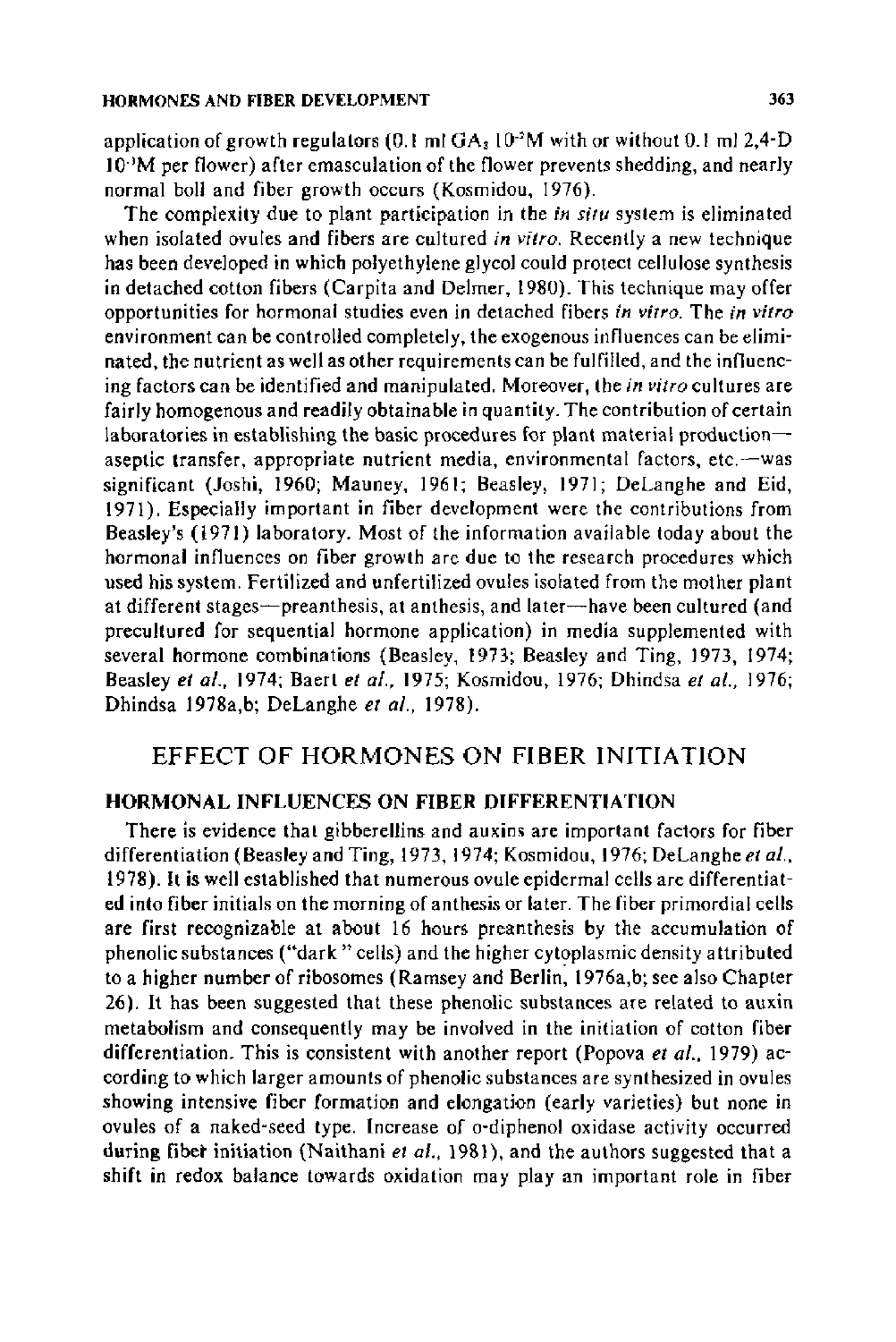initiation. This hypothesis follows the general redox model of the mechanism of auxin action proposed by Arnison ( 1980), in which emphasis is given on the importance of phenolics as "auxin protector" substances and peroxidases as "auxin destructors." Stewart  $(1975)$ , in explaining the directional growth of the fibers on a single ovule and the delay of initiation in the micropylar region, proposed either a hormonal stimulus to initiation originating at the crest of the funiculus and migrating towards the micropylar end along the polar alignment of the epidermal cells, or an inhibitor at the micropyle.

Unfertilized ovules isolated early on the day of anthesis before flower pollination and cultured *in vitro* did not produce fibers unless grown on medium supplemented with GA<sub>3</sub> and/or auxin (Kosmidou, 1976). Differences among three hormonal treatments were found in number of initials per ovule and in the elongation following initiation. Gibberellins  $(GA<sub>s</sub> at 3x10<sup>-6</sup>M)$  could induce the initiation of a normal number of initials (compared to *in situ),* but it could not stimulate as much elongation as when an auxin was also included in the medium. Auxin alone  $(2,4-D \ 3x10^{-6}M)$  or IAA 10<sup>-6</sup>M) could induce the initiation of fewer fiber initials per ovule than  $GA<sub>3</sub>$  could, but the subsequent elongation of the initials was greater (Kosmidou, 1976). The necessity of  $GA<sub>a</sub>$  during initiation was also shown in another study (Beasley, 1976) in which exposure to  $GA<sub>a</sub>$  for only a relatively short time (24 hours) before transfer to IAA was necessary for production of equal or nearly equal amounts of fiber compared to cultures with continual presence of both hormones. However, the amount of fiber produced by the end of the culture period decreased as the length of  $GA_3$  preculture increased from 24 to 48 and 72 hours, indicating the need of IAA in addition to  $GA_3$  during the very first days of fiber initiation and growth. Coinciding with and strengthening the *in vitro* results were the appreciable amounts of gibberellin-like substances found at an thesis in cotton fruit extracts (Rodgers, 1981c) and an auxin activity at an thesis which increased to a peak at day 3, decreased at day 5, and thereafter increased through 7-15 days (Rodgers, 1981a). Temperature and ammonium influence the response of unfertilized ovules to IAA as well as to  $GA_3$  and IAA in combination in producing fibers *in vitro* (Beasley, 1977a). The influence of these three factors  $(NH_4^+$ , temperature, hormones) was independent of the availability of reduced nitrogen as a general substrate for growth (Beasley *et a!.,* 1979). Despite the current information on the importance of gibberellin and auxin in initiation and growth, more research needs to be done. Perhaps the difference between time of initiation for fuzz and lint fibers, the relatively distinct differences in length of the two fiber types and the much smaller nucleoli of fuzz fibers (see below), are due to sequential "perception" and relative amounts of effective endogenous auxins and gibberellins (Beasley, l977b).

## FIBER NUCLEOLAR EVOLUTION AND HORMONES

During fiber differentiation and subsequent expansion the nucleus enlarges and the usually single nucleolus (Nu) undergoes spectacular changes in size and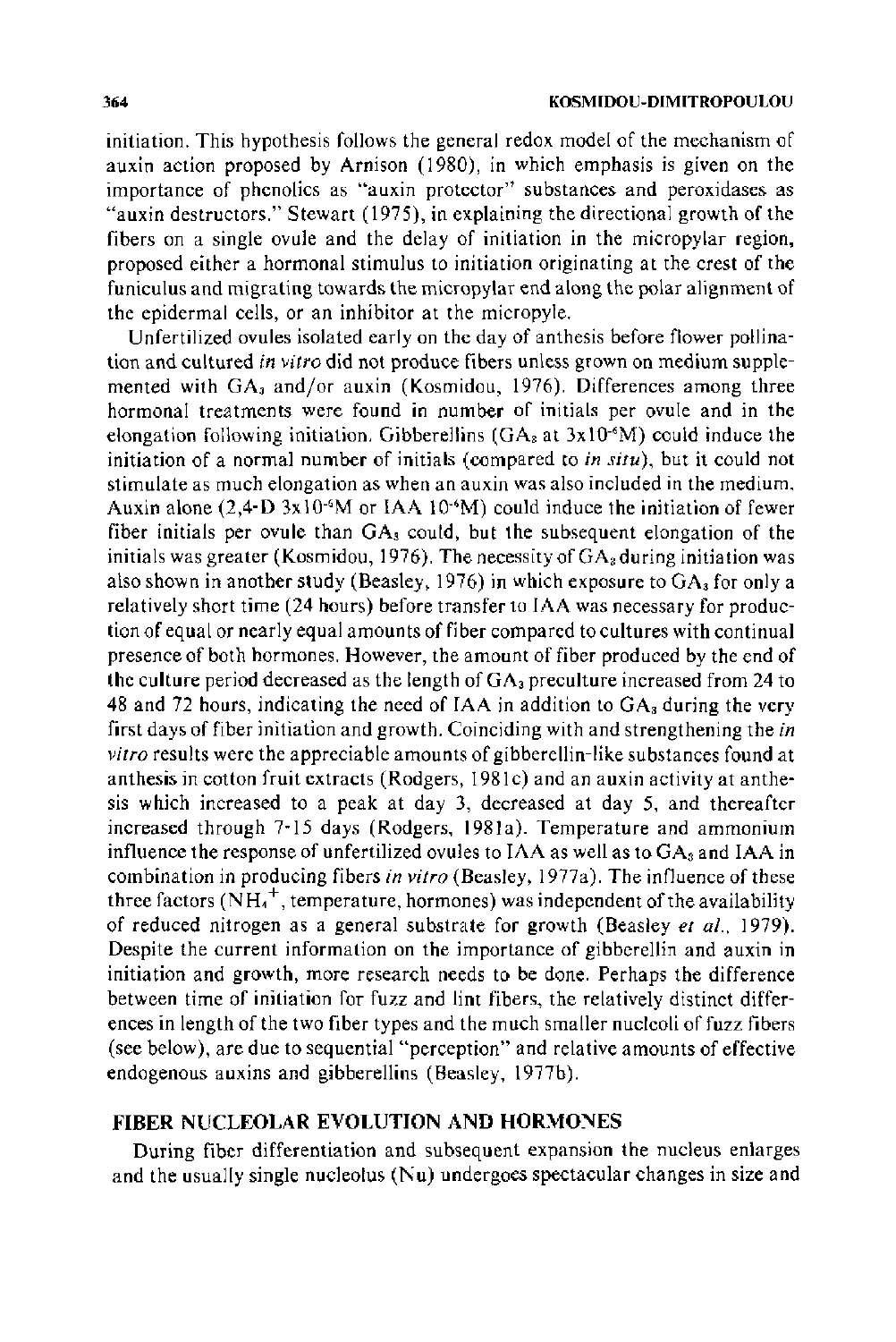structure (Figure I) indicative of increased capacity for ribosome synthesis (Kosmidou, 1976; Ramsey and Berlin, 1976a,b; Waterkeyn, 1978). Under natural conditions the general pattern of the nucleolar evolution in terms of size and appearance of light inclusions—the so-called vacuoles—in the differentiated fibers is rather unique. First, there is an exponential expansion in size starting at initiation and lasting for 4-8 days following anthesis. This is accompanied by a moderate to high vacuolation which may occur early but usually later in this period. A maximum nucleolar size of 8-11  $\mu$ m is obtained. After a short stage of maintenance of the maximum size, a rapid decline of Nu-material follows which slows afterwards so that the nucleolus reaches a minimum size at the end of fiber growth .



Figure 1. Evolution of nuclear (1) and nucleolar (2) sizes (diam. in  $\mu$ m on y axis) during fiber cell initiation, elongation, and wall thickening (days postanthesis on x axis). *Gossypium hirsutum* cv B49.

During the first stage of nucleolar expansion there is a correlation between Nusize and length of initials (DeLanghe et al., 1978) indicating that the development of the nucleolus may be related to the manner of elongation and the resulting fiber length. The nucleolar vacuolation observed during this stage (VIa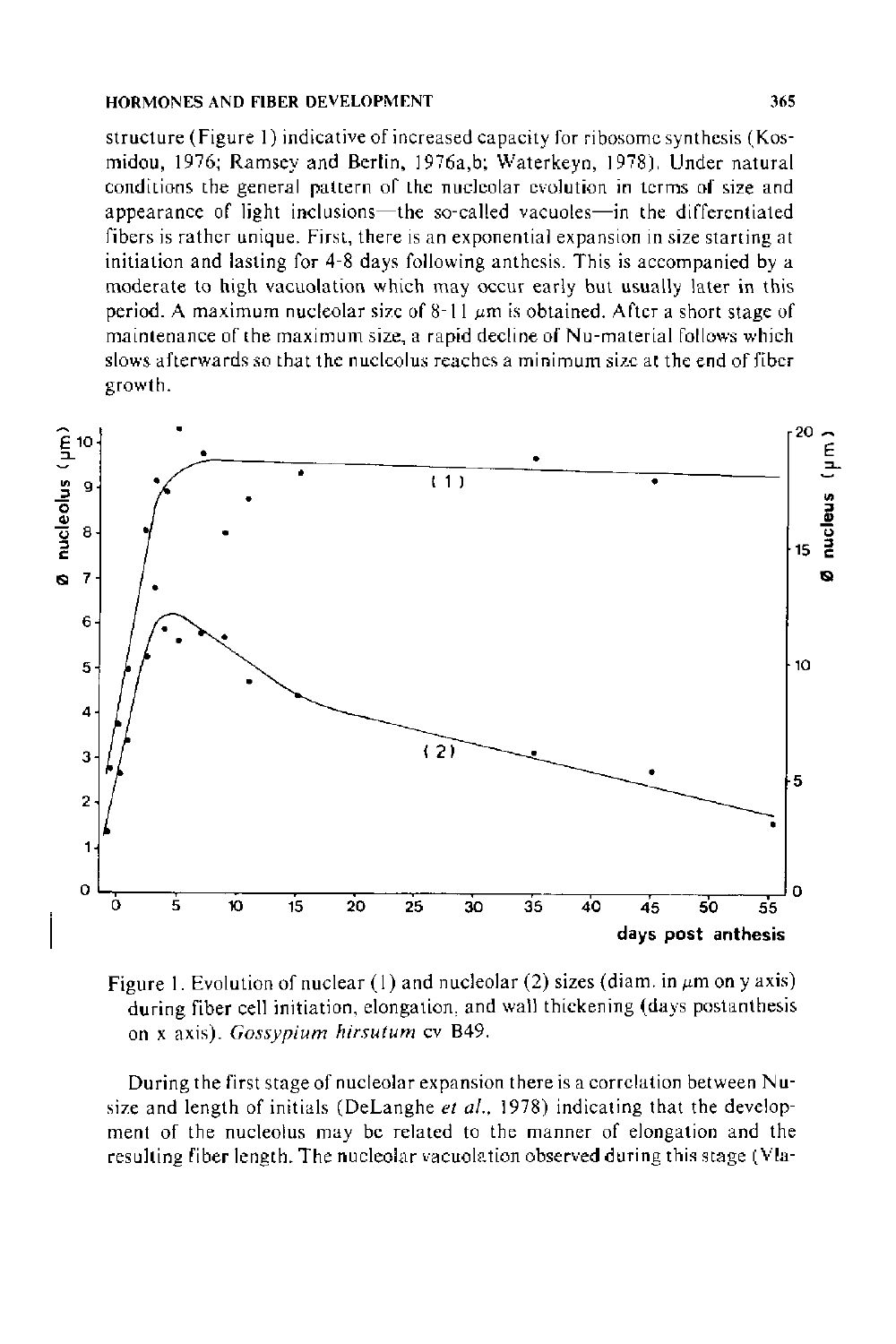sova, 1971; Ramsey and Berlin, 1976a; Kosmidou, 1976; DeLanghe *eta/.,* 1978) and its causatives are poorly understood. The hypothesis that a rapid transport of nucleolar material caused by the high demand for protein synthesis during this period gained support by some investigators (De Barsy *eta/.,* 1974; DeLanghe *et a/.,* 1978), although there could be other reasons.

Vacuolated nucleoli have been described in other tissues and species (Barlow, 1970; De !tour and Bronchant, 1971; Rose *et a/.,* 1972; Galan-Cano *et a/.,* 197 5; Moreno-Diaz *et a/.,* 1980), but there has been no agreement on their function. Some authors suggest a correlation between nucleolar vacuolation and nucleolar activity. Others extend this suggestion and conclude that the vacuolated nucleolus provides a storing and/or transporting mechanism for nucleolar products (Moreno-Diaz *et a/.,* 1980), but there are also opposing opinions (Rose *et a/.,* 1972). However, the appearance of vacuolated nucleoli during periods of high metabolic activity of the cell and the modification of nucleolar vacuolation and size by hormones (Kosmidou, 1976; DeLanghe et al., 1978) support the possibility that some processes under hormonal control in the developing fiber are determined by this early nucleolar activity. Late initials on the ovule ( 4-12 days postanthesis), which give rise to fuzz fibers (about 2 mm in length), always have small nucleoli without vacuoles (Kosmidou, 1976). Fuzz fibers also have small nuclei (Vlasova, 1971 ).

Differences among cotton varieties occur in the time required to reach maximum nucleolar size, the absolute size, and the rate and time of vacuolation. Differences also occur among ovules in the same boll according to their location within the boll (top to bottom of the ovary) and among locations on the ovule (chalaza! to middle part). Fiber nucleoli of ovules at the top of the ovary increased their material earlier and faster than those at the base of the ovary. The same happens to nucleoli in fibers located at the chalazal end of the ovule compared with those at the middle. However, in all cases the distribution of Nu-size around the mean value of the sample was always normally distributed (G. *barbadense* cv Menufi; unpublished data by Hilde Vincke and E.A.L. DeLanghe, Kath. University of Leuven, personnal communication). This is probably a reflection of polar transport within the boll. Nevertheless the general pattern of fiber nucleolar development remains typical as described before. This pattern also suggests that most of the ribosome synthesis necessary for cell elongation and development occurs early.

Pollination seems to be a stimulus for Nu-material increase and fiber initiation, since its prevention *in situ* causes delay in fiber initiation, smaller nucleoli and shorter fiber initials. A quick decline of Nu-material and cessation of growth occurs, followed by boll abscission (Kosmidou, 1976). According to Beasley (1973) an extract of germinating pollen can mimic quantitatively the effect of exogenous hormones, including slight fiber elongation in unfertilized ovules *in vitro.* Unfertilized ovules isolated before flower pollination and cultured *in vitro*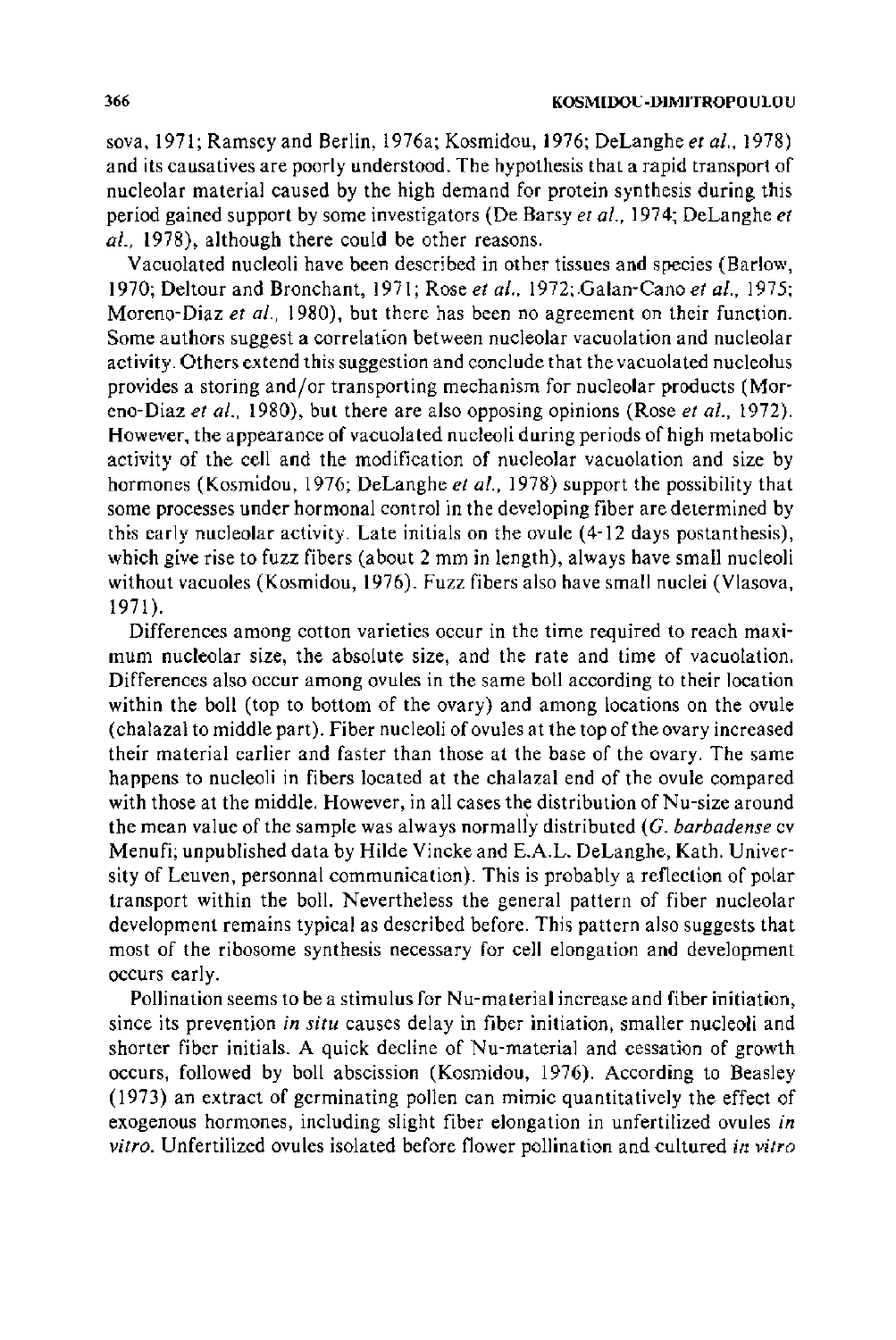

Figure 2. Combined evolution of fiber nucleolar size (diam. in  $\mu$ m on x axis) and fiber length (in  $\mu$ m on y axis—logarithmic) *in situ* and *in vitro. Gossypium hirsutum* cv B49.

- 1 in natural conditions
- 2 *in vitro,* unfertilized ovules, no hormone
- 3 *in vitro*, unfertilized ovules,  $+GA_3$
- 4 *in vitro,* unfertilized ovules, + 2,4-D
- 5 *in vitro*, unfertilized ovules,  $+GA_3 + 2,4-D$
- 6 in situ unfertilized ovules,  $+$  GA<sub>3</sub>
- 7 *in situ* unfertilized ovules, + 2,4-D
- 8 *in situ* unfertilized ovules,  $+ GA<sub>3</sub> + 2,4-D$
- 9 in situ unfertilized ovules, + GA<sub>3</sub> + 24 hrs later 2,4-D

(measurements at 2, 5, 8 and days postanthesis)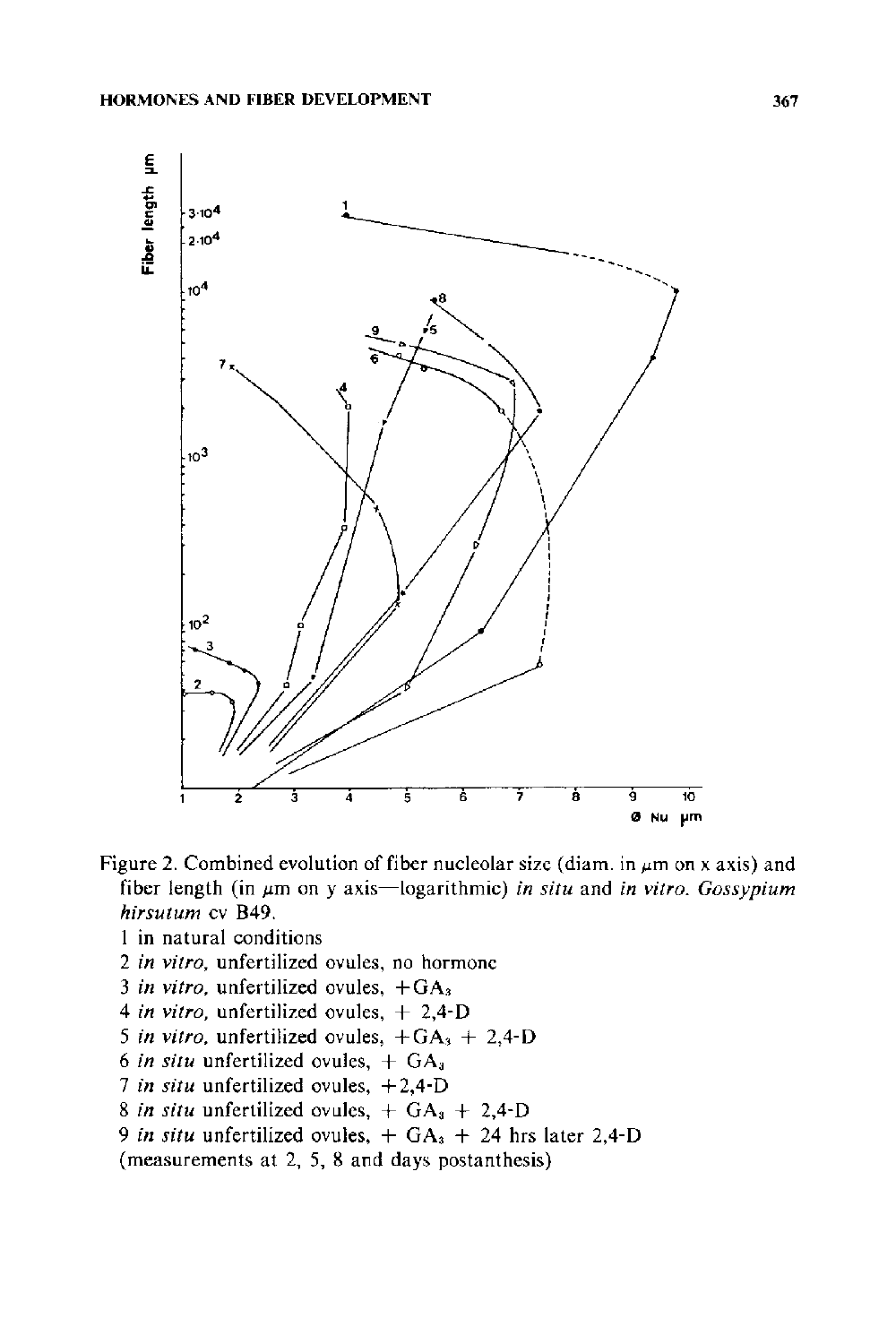without hormones did not initiate fiber except for a few initials near the chalaza. These had very small nucleoli (maximum diam.  $1.9 \,\mu$ m) which did not increase in size (Kosmidou, 1976).

Gibberellin  $(GA<sub>3</sub>)$ , auxin and ABA each, separately or in combinations, could significantly affect the nucleolar evolution and the corresponding fiber length (Figure 2), especially in unfertilized ovules *in situ* and *in vitro* during fiber differentiation, first initiation and early elongation (Kosmidou, 1976). Gibberellin  $(GA<sub>a</sub>)$  stimulated the synthesis of dense Nu-material and prevented nucleolar vacuolation. Auxins (IAA,  $2,4$ -D, NAA) also stimulated the increase of nucleolar size, though not when their level was high, and not *in situ.* High auxin level and ABA caused an early high Nu-vacuolation and "ring-shaped" nucleoli. In these nucleoli a large vacuole occupied the center of the nucleolus while the surrounding dense material formed a cortex. Ovules with high percentage of early "ringshaped" fiber nucleoli, such as those treated with a high concentration of auxin or ABA, ceased their fiber growth after a very short period of rapid elongation. High concentrations of auxin are known to induce the synthesis of ethylene (Rappaport, 1980; Zurfluh and Guilfoyle, 1982), so interference of this hormone cannot be excluded. Under natural conditions (fertilized ovules *in situ),* nucleolar vacuolation was correlated with intense ribosome production and increased fiber elongation rates (Kosmidou, 1976). The effect of moderate auxin treatment on cotton fiber nucleoli resembles that found in other tissues (Guilfoyle *et al.,* 1975; Grierson *et al.*, 1980) in which auxin induced a large increase in RNA synthesis by nucleoli without affecting the properties of the RNA produced. The mechanism of this auxin action is not clear.

A ratio of GAs:auxin in favor of auxin also stimulated early nucleolar vacuolation, higher rate of early fiber elongation and smaller nucleoli. The ratio of  $GA_3:ABA$  seemed important too, as ABA could counteract the  $GA_3$  effect. ABA may inhibit or even block the synthesis of Nu-material and may eventually participate, like auxin, in ribosome transport and utilization (DeLanghe *et al ..*  1978). The hormonal balance of auxin, GA and ABA seems to be important for the regulation of synthesis and release of nucleolar material. Fiber elongation is related to these phenomena; however, as long as we do not have complete information about the way in which rRNA production is regulated, many questions will remain.

# EFFECT OF HORMONES ON FIBER ELONGATION

Lint fibers begin their elongation phase at anthesis. Depending on genetic and environmental factors, the elongation phase lasts for about 20-25 days, by which time the fibers attain a maximum length. The maximum growth rate occurs around the 8th to the 1Oth day postanthesis.

Many reports indicate that gibberellins, auxins and abscisic acid affect fiber elongation, the first two inducing and the third inhibiting it (Bhardwaj and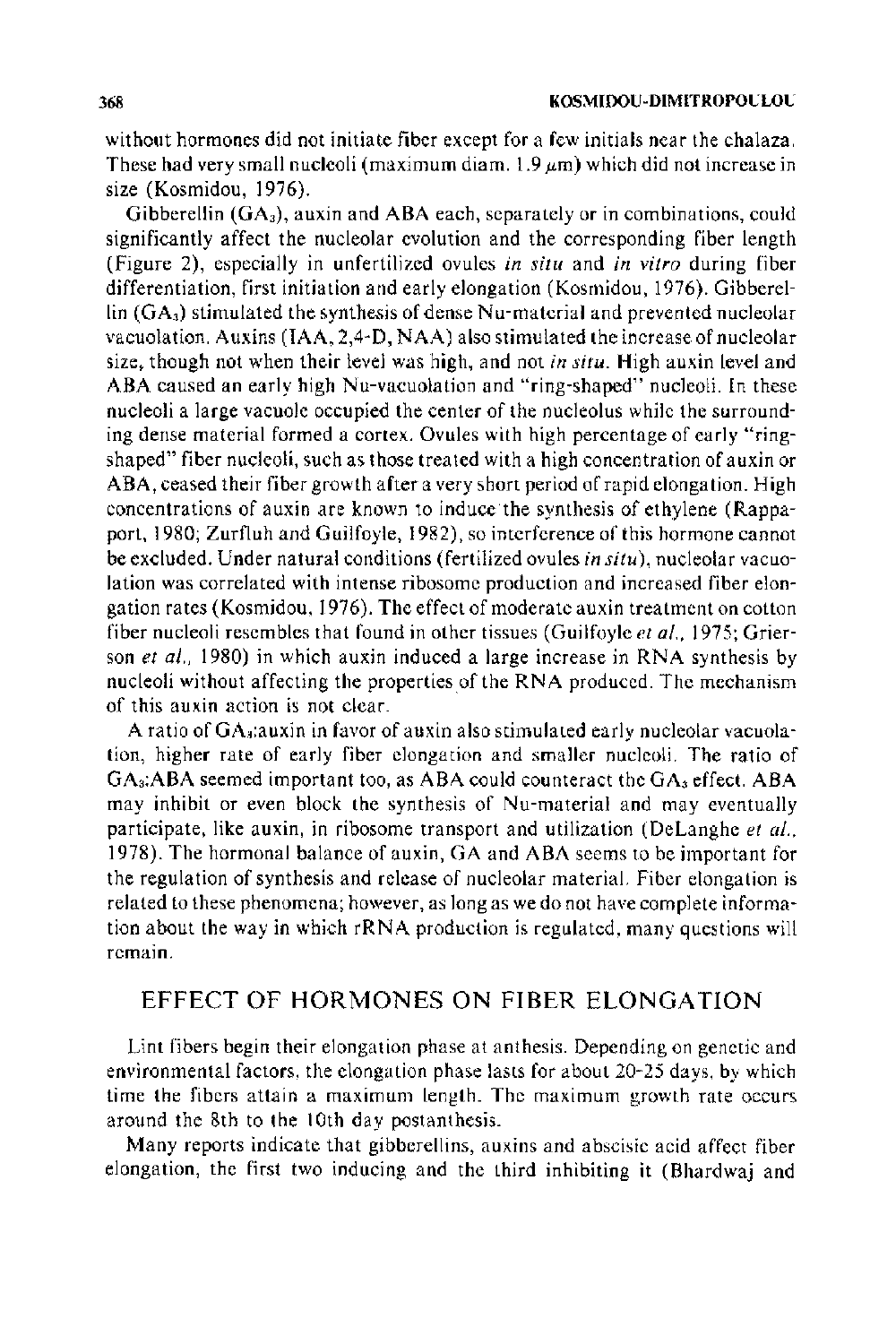Sharma, 1971; Beasley, 1973; Beasley and Ting, 1973, 1974; Singh and Singh, 1975; Baert et al., 1975; Dhindsa et al., 1976; Kosmidou, 1976; Babaev and Agakishiev, 1977; Bazanova, 1977; DeLanghe et al., 1978). When treated with  $GA<sub>8</sub>$  (0. 1 ml 10<sup>-2</sup>M/flower), auxins (IAA or 2,4-D 0.1 ml 10<sup>-3</sup>M/flower) and ABA  $(0.1 \text{ ml } 10^{-3} \text{M/flower})$ , each separately or in combinations on the morning of anthesis, fibers of non-fertilized ovules in situ clongated with different patterns which influenced the final length distribution (Figure 3).  $GA<sub>a</sub>$ , besides preventing



Figure 3. Hormonal effect on cotton fiber length distribution in situ. Fertilized  $(F)$  and unfertilized (NF) ovules, G. hirsutum cv B49.

fruit drop, stimulated a certain degree of fiber elongation. Auxin had a marked positive effect which was additive to the GA<sub>3</sub> stimulation, and ABA counteracted the effect of the other two (Kosmidou, 1976). The auxin stimulus during the elongation phase of fiber is complementary to the work of Jasdanwala et al. (1977) who have shown that under natural conditions IAA catabolism is low during this phase. Also, Rodgers  $(1981a)$  identified in lint  $+$  seed extracts an increased auxin content during the elongation phase with a 6-fold peak at day 15 after anthesis.

Auxins and GA<sub>3</sub> act synergistically in vitro on the fiber capacity for primary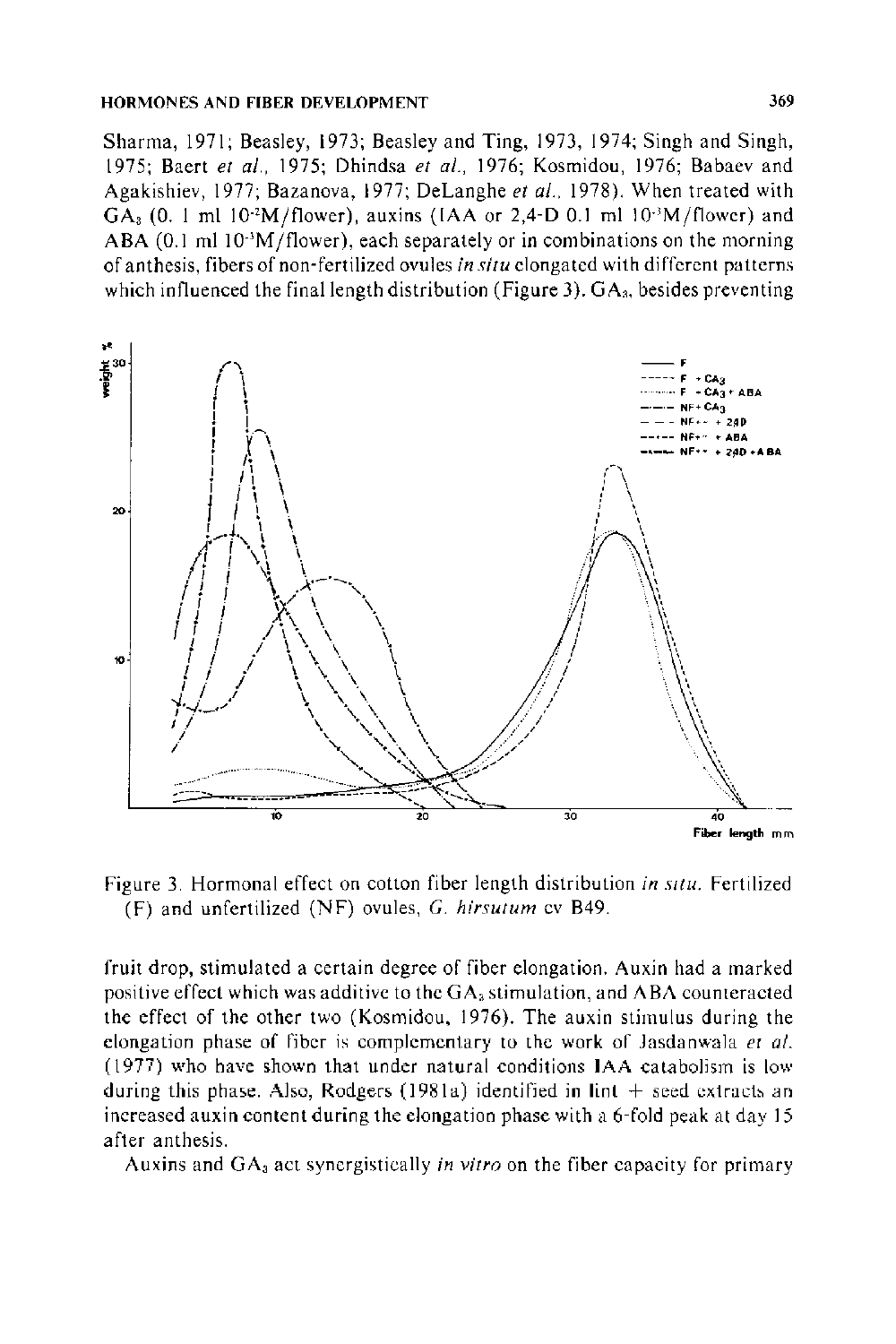wall synthesis and elongation during the early elongation stages (Beasley and Ting, 1973, 1974; Kosmidou, 1976).  $GA_3$  could not affect fiber elongation beyond about the 8th day postanthesis stages. Its positive effect on elongation was greater the earlier the fiber growth stage. On the contrary, auxin enhanced elongation in later stages, too (Kosmidou, 1976). Ethylene (ethephon) in 2-day-old ovules cultured *in vitro* inhibited fiber growth (Hsu and Stewart, 1976).

The work of Beasley and co-workers (Beasley, 1973, 1977a,b; Beasley and Ting, 1973, 1974; Beasley *et a!.,* 1974; Dhindsa *et al.,* 1976) *in vitro* has shown that:

- 1. Two-day-old fertilized and isolated cotton ovules appeared to be deficient in their capacity to synthesize optimum levels of gibberellins, sufficient in their production of cytokinins, and optimum or near optimum in the production of lAA. ABA was not essential for fiber elongation. They, as well as other authors (Delanghe, 1973; Baert *et a!,* 1975; Kosmidou, 1976), concluded that an increase in IAA and GA following fertilization permits ovule and fiber growth.
- 2. In two-days postanthesis unfertilized ovules, IAA had a marked positive effect on the production of fibers, kinetin supported no fiber elongation, combinations of IAA and  $GA_3$  produced additive amounts of fibers, ABA reduced the amount of fibers induced by IAA, and kinetin partially overcame the inhibition caused by ABA.
- 3. Unfertilized ovules transferred to culture on the day of anthesis or one to two days preanthesis responded to  $IAA$  and/or  $GA_3$  by producing fibers, but not on the fourth (or earlier) day preanthesis. Dhindsa *et al.* (1976) found that ABA inhibited the growth of fiber only when applied during the first four days of culture, and they suggested the possibility that ABA causes this inhibition by interfering with malate catabolism. In another study Dhindsa (1978b) presented evidence that  $GA_3$  causes a large increase in the activities of malate synthesizing enzymes in unfertilized ovules. Furthermore, ABA inhibits the increase in enzyme activities and lowers the ability of ovules to fix  $CO<sub>2</sub>$  in dark, apparently by counteracting the  $GA_3$  effect. The same author (1978a) studied the effect of bromodeoxyuridine (BUdR, known to prevent differentiation}, AM0-1618 (a growth retardant) and p-chlorophenoxyisobutyric acid (PCIB, an antiauxin) on preanthesis ovules cultured *in vitro.* In the presence of PCJB alone and in combination with  $GA_3$  or  $GA_3$  plus IAA, ovules do not produce fibers and ovule growth appears to be predominantly determined by gibberellin while fiber growth is largely dependent on the availability of auxin.

The identification of considerable amounts of GA's, auxin and cytokinins in lint  $+$  seed extracts during the fiber elongation phase which have their peak activity early in this phase (Rodgers, 1981 a,b,c), together with the above *in situ*  and *in vitro* results, show the importance of hormones on fiber elongation, espe· cially that of auxin and gibberellin. Relatively high concentrations of ABA occur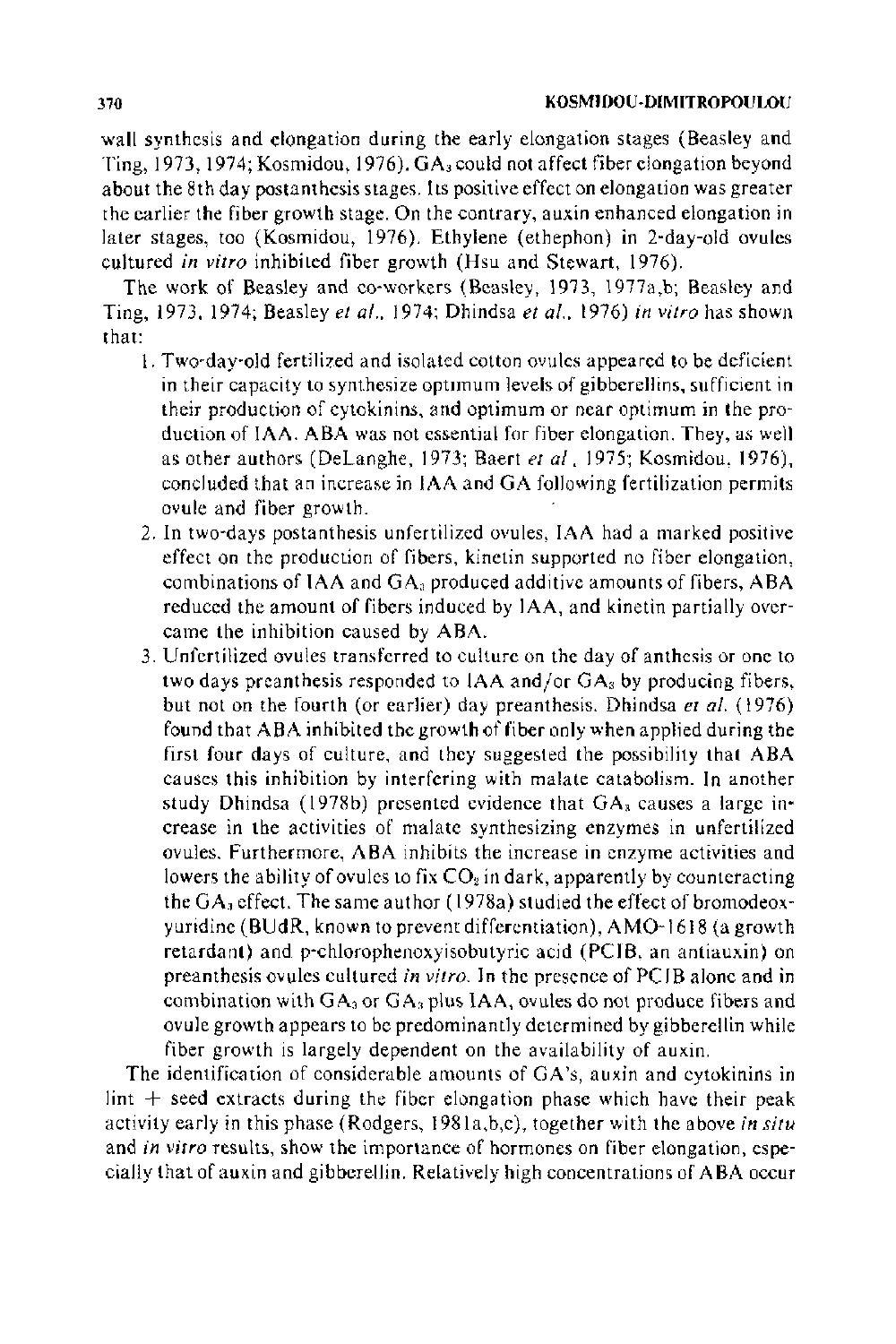in bolls and seeds around 5 days postanthesis, which coincides with the high boll abscission rate (Rodgers, 1980). Abscisic acid (ABA), besides its role on boll abscission and inhibition of embryo germination, seems to be a prime candidate as the agent responsible for altering the fiber promoting effects of auxin and gibberellins.

Although the mode-of-action of auxin-regulated elongation is not yet clear, research results in many tissues support the hypothesis that auxin regulates and coordinates both wall loosening and supply of wall materials in elongation (Vanderhoef and Sathl, 1975). Various theories of auxin-stimulated wall acidification and loosening (Cleland, 1979; Ray, 1980), auxin action in two biochemically distinct phases involving rapid lowering of pH and delayed but sustained steady state growth (Vanderhoel and Dute, 1981) and the auxin receptors (Naryanan, 1981; Rubern, 1981; Vreugdenhil *eta!.,* 1981; Walton and Ray, 1981) have received much support. Auxin activity in gene expression for sustained cell elongation also appears to be a real possibility (Bevan and Northcote, 1981; Vanderhoef and Dute, 1981; Zurfluh and Guildfoyle, 1980, 1982).

The role of gibberellins in promoting cell enlargement and division in intact plants is recognized, as is the importance of certain tissues like the intact subapical region and the cereal aleurone layer, as target sites for GA action (Rappaport, 1980). Existing information favors a role for GA 's in stimulating synthesis of mRNA and intervening in transcription or translation (Rappaport, 1980).

Despite the lack of knowledge of detailed mechanisms so far, the early requirement of  $GA_3$  and IAA for fiber development is recognized, as is the pronounced deleterious effect of ABA.

# EFFECT OF HORMONES ON SECONDARY WALL FORMATION

Secondary wall formation begins towards the end of the elongation phase and it is the last fiber developmental stage before maturation. An increase in the number of ER-associated polysomes occurs during this stage (Berlin and Ramsey, 1970; Westafer and Brown, 1976). The formation of secondary wall in fibers of unfertilized ovules has been found to be influenced by auxins and ABA *in situ*  (Kosmidou, 1976). 2,4-D promoted the synthesis of cellulose and increased the percentage of mature fibers. Jasdanwala et al. (1977) also found that auxin was necessary for secondary wall biogenesis. ABA had the opposite effect of auxin in both fertilized and unfertilized ovules (Figure 4). Abscisic acid could not be detected in 20 DPA seeds *in situ* (Davis and Addicott, 1972) and only at about 30 DPA does it appear to accumulate (Choinski et al., 1981).

Fibers developing from unfertilized ovules cultured *in vitro* produce cell walls very similar to those of plant grown fibers, both with respect to composition and changes in the composition as a function of development (Meinert and Delmer,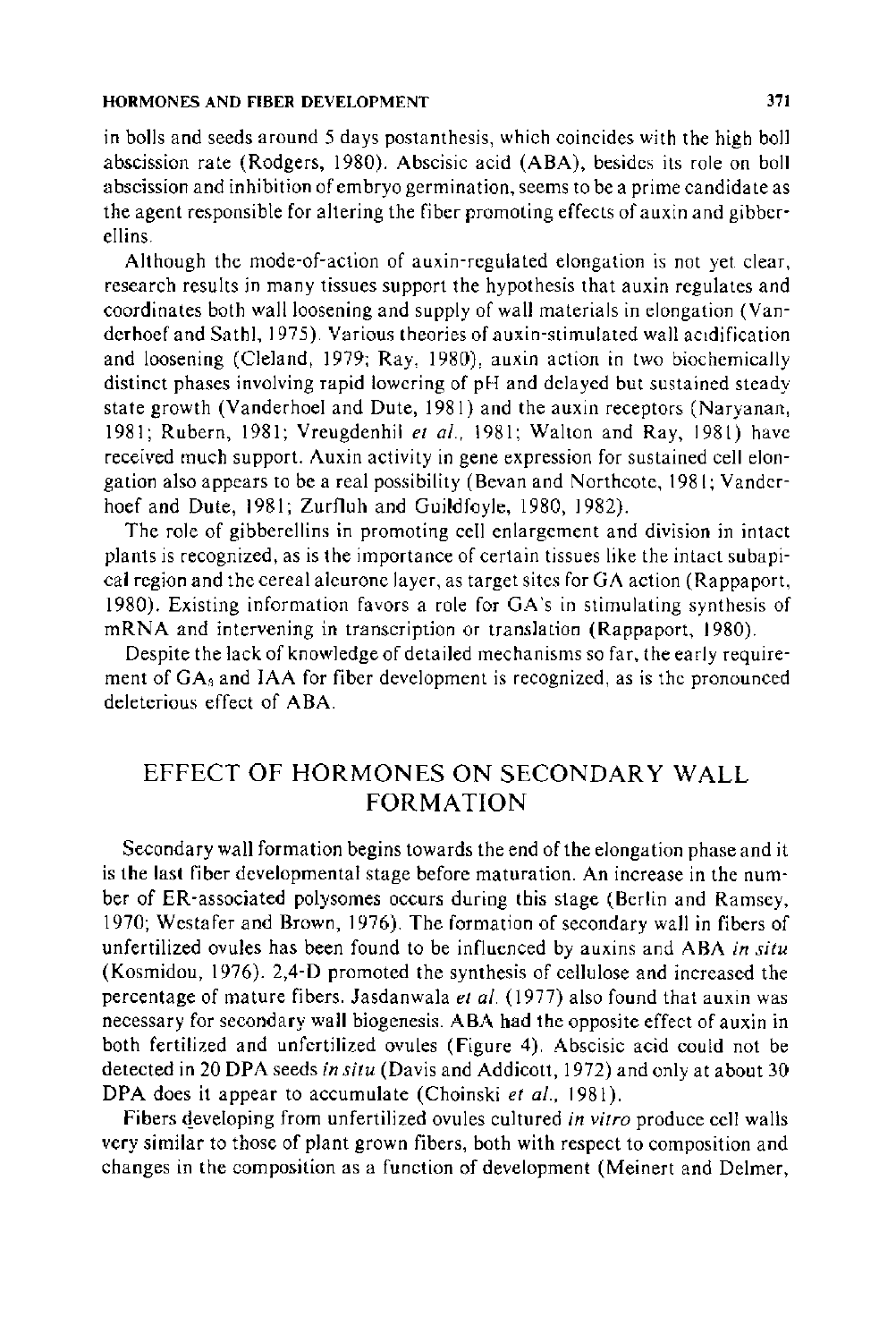

372

Figure 4. Hormonal effect on cotton fiber relative wall thickness distribution in situ. Fertilized (F) and unfertilized (NF) ovules, G. hirsutum cv B49.

1977; Carpita and Delmer, 1981). When unfertilized or fertilized ovules were transferred from plants at 5-14 days postanthesis to *in vitro* culture without hormones their fibers could produce secondary walls (Kosmidou, 1976). Auxin (NAA 10<sup>-5</sup>M and 10<sup>-5</sup>M) increased the amount of cellulose formed by these fibers and consequently their maturity, while ABA (10<sup>-6</sup>M) reduced it significantly. In the same study no significant effect of  $GA_3(10^3M, 10^6M, 10^5M)$  was detected.

According to Tarchevskii et al. (1980) inhibitors of ATP formation in the course of oxidative phosphorylation (rotenone and antimycin A) and glycolysis (sodium fluoride and monoiodoacetate) powerfully depressed cotton fiber cellulose synthesis. Cellulose synthesis in cotton fibers is limited by the content of macroergic phosphates, and modification of the cell energy regime constitutes one of the ways in which synthesis of cotton cellulose can be effectively regulated. Other inhibitors of cellulose synthesis in cotton fibers have been characterized also (Montezinos and Delmer, 1980). Understanding the process of cellulose biosynthesis may help to understand the hormonal influences in it.

Ethylene is known to be implicated in the control of fruit ripening. In cotton it has received much attention as one of the causal agents in young fruit abscission (Guinn, 1979). Maximum rates of ethylene evolution in cotton fruits coincide with the highest incidence of young fruit abscission (Guinn, 1982). Ethrel, which causes rapid release of ethylene in the plant, has been found to stimulate the